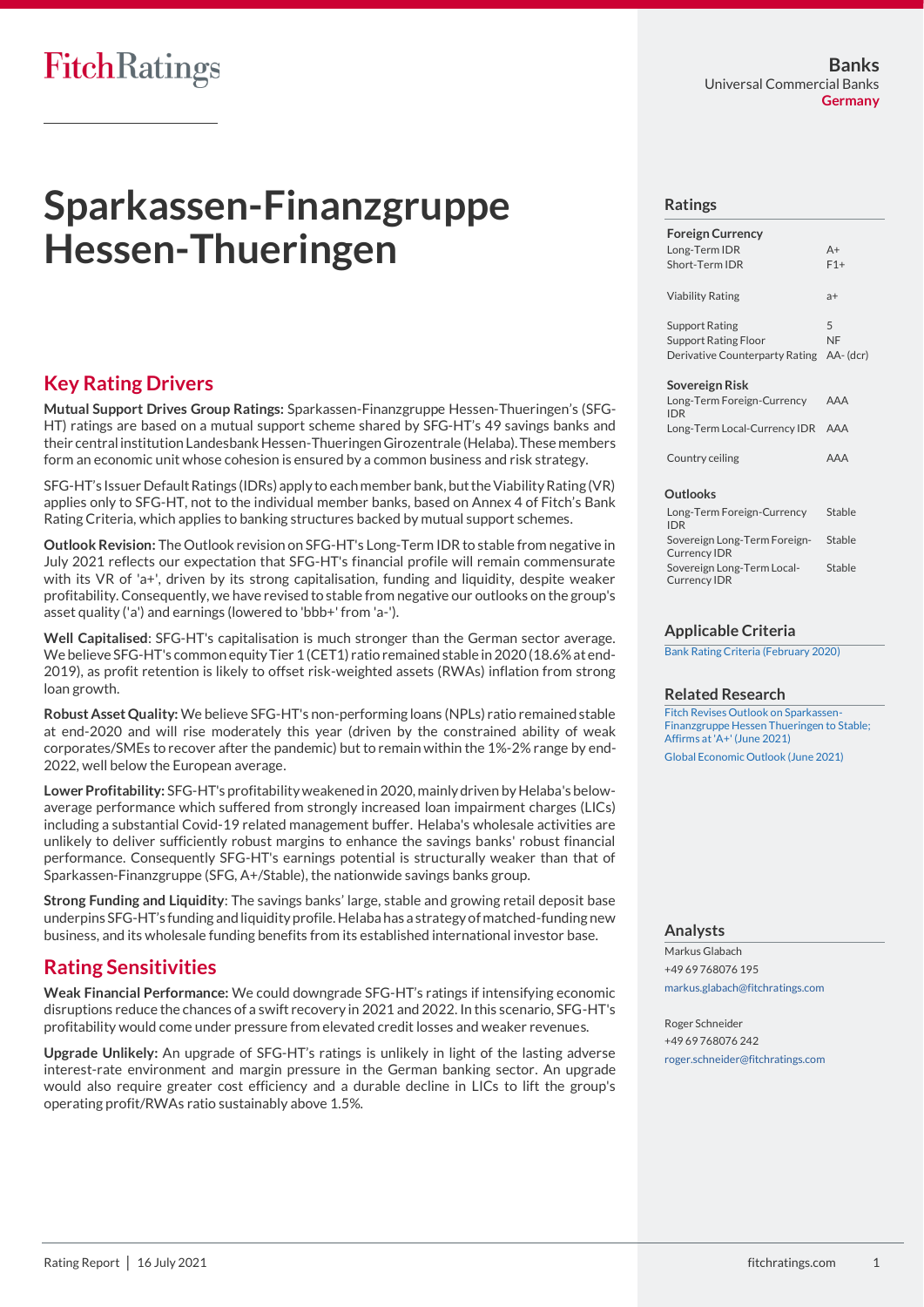### **Debt Rating Classes**

| Debt level                              | Helaba     | Individual savings banks |
|-----------------------------------------|------------|--------------------------|
| Deposit ratings                         | $AA$ -/F1+ | $A+$ / $F1+$             |
| Senior preferred (SP) debt              | AA-        |                          |
| Senior non-preferred (SNP) debt         | A+         |                          |
| Guaranteed senior and subordinated debt | AAA        |                          |
| Tier 2 subordinated debt                | А-         |                          |
| Source: Fitch Ratings                   |            |                          |

Helaba's Derivative Counterparty Rating and its long-term SP debt and deposit ratings are one notch above its Long-Term IDR to reflect the protection of preferred creditors by the bank's large resolution buffers. Helaba's SNP debt rating is aligned with its Long-Term IDR.

The 'AAA' of Helaba's guaranteed senior unsecured and subordinated Tier 2 debt reflect the extremely high ability and propensity of the states of Hesse and Thuringia to honour their grandfathered statutory guarantees. We believe the guarantees similarly protect senior and subordinated debt because the statutory guarantor's liability (Gewaehrtraegerhaftung) does not differentiate between the seniority of debt classes. In our view, regulatory and EU state aid frameworks do not constrain the level of support for grandfathered debt.

Helaba's non-guaranteed subordinated Tier 2 notes are notched down twice from SFG-HT's VR to reflect Fitch's baseline notching for loss-severity, and the assumption that extraordinary support from SFG-HT would be forthcoming to support these junior instruments, if needed.

The savings banks' long-term deposit ratings are one notch below those of Helaba to reflect their lower protection in a resolution scenario. We believe savings banks' depositors are less likely than Helaba's depositors to benefit from the protection of Helaba's large layer of SNP and subordinated debt if SFG-HT fails. The authorities favour a single-point-of-entry resolution strategy with a bail-in for Helaba-Group. As long as SFG-HT is not recognised as a regulatory resolution group including the savings banks, the likeliest resolution approach for savings banks will remain standard insolvency procedures. As a result, savings banks' depositors would not benefit from a bail-in of Helaba's junior and SNP buffers.

SFG-HT and the savings banks' Short-Term IDR of 'F1+' is the higher of two options mapping to their Long-Term IDRs of 'A+'. This reflects the savings banks' large retail deposit base and leading collective market share in the regional retail deposit market, which underpins SFG-HT's strong funding and liquidity profile and drives the group's 'aa-' score for funding & liquidity.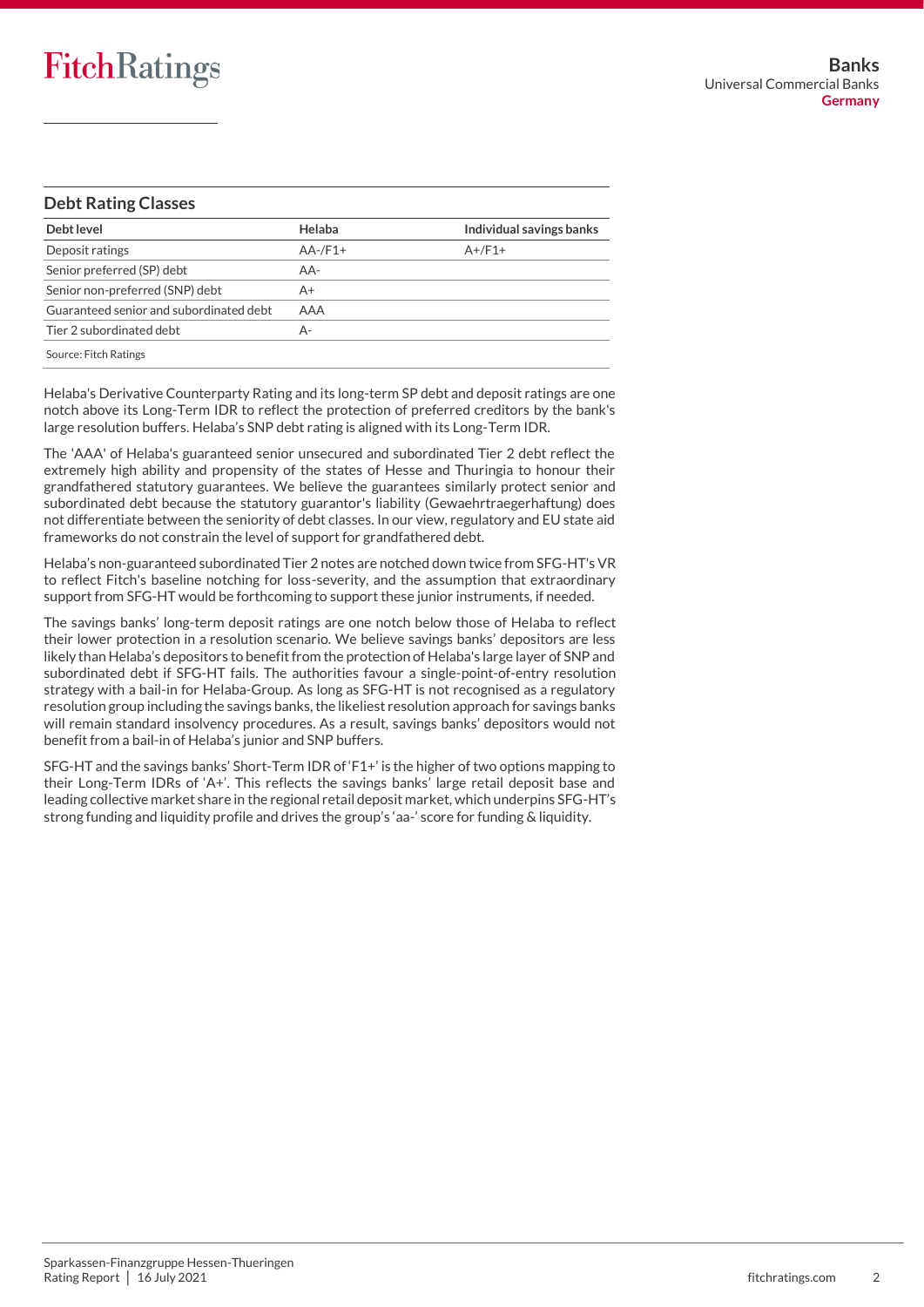# **Ratings Navigator**

|       | <b>Banks</b><br>Sparkassen-Finanzgruppe Hessen-Thueringen<br><b>ESG Relevance:</b><br><b>Ratings Navigator</b> |                          |                 |                          |                      |                      |                                                         |                              |                        |                         |                                       |                                 |
|-------|----------------------------------------------------------------------------------------------------------------|--------------------------|-----------------|--------------------------|----------------------|----------------------|---------------------------------------------------------|------------------------------|------------------------|-------------------------|---------------------------------------|---------------------------------|
|       | Peer Ratings                                                                                                   | Operating<br>Environment | Company Profile | Management &<br>Strategy | <b>Risk Appetite</b> | <b>Asset Quality</b> | <b>Financial Profile</b><br>Earnings &<br>Profitability | Capitalisation &<br>Leverage | Funding &<br>Liquidity | <b>Viability Rating</b> | <b>Support Rating</b><br><b>Floor</b> | <b>Issuer Default</b><br>Rating |
| aaa   |                                                                                                                |                          |                 |                          |                      |                      |                                                         |                              |                        | aaa                     | AAA                                   | <b>AAA</b>                      |
| $aa+$ |                                                                                                                |                          |                 |                          |                      |                      |                                                         |                              |                        | $aa+$                   | $AA+$                                 | $AA+$                           |
| aa    |                                                                                                                |                          |                 |                          |                      |                      |                                                         |                              |                        | aa                      | AA                                    | AA                              |
| aa-   |                                                                                                                |                          |                 |                          |                      |                      |                                                         |                              |                        | aa-                     | AA-                                   | AA-                             |
| $a+$  |                                                                                                                |                          |                 |                          |                      |                      |                                                         |                              |                        |                         | $AA+$                                 | <b>Stable</b>                   |
| a     |                                                                                                                |                          |                 |                          |                      |                      |                                                         |                              |                        |                         | А                                     |                                 |
| $a-$  |                                                                                                                |                          |                 |                          |                      |                      |                                                         |                              |                        |                         | А-                                    | A-                              |
| bbb+  |                                                                                                                |                          |                 |                          |                      |                      |                                                         |                              |                        | $bbb +$                 | BBB+                                  | BBB+                            |
| bbb   |                                                                                                                |                          |                 |                          |                      |                      |                                                         |                              |                        | bbb                     | <b>BBB</b>                            | <b>BBB</b>                      |
| bbb-  |                                                                                                                |                          |                 |                          |                      |                      |                                                         |                              |                        | bbb-                    | BBB-                                  | BBB-                            |

# **Significant Changes**

### **Risk from Pandemic has Subsided**

SFG-HT regional business model proved resilient in 2020. This was despite a substantial decline in GDP and repeated (partial) lockdowns in both regional states and the group's broader operating area as the pandemic failed to subside.

Large state programmes to support companies and households affected by the pandemic have averted material negative spill-over effects into the German banking sector. Government payments compensated for a sharp deterioration in cash flows in the most affected corporate sectors and contained credit losses. In addition, regulatory forbearance for the classification of loan payment holidays and NPLs have strongly mitigated German banks' negative rating migration, RWAs inflation, and provisioning needs since 2Q20.

The extensive use of furlough schemes since 2Q20 has protected household income and contained the rise in the unemployment rate to 4.2% at end-2020. This has strongly supported borrowers' ability to service their loans. The use of loan moratoriums has been much lower than in most European countries since the start of the crisis. Consequently consumer spending declined less in Germany than in other European economies in 2020, and contracted by 6.1% in 2020, compared with 11% in the UK and 8% on average in the Eurozone.

The government also suspended the legal obligation for companies that qualify for state support to file for bankruptcy until end-April 2021. This has kept the number of corporate insolvencies very low until end-1Q21, and we expect them to peak between 2H21 and 1H22. Fitch's June 2021 Global Economic Outlook forecasts the German GDP to grow by 4.2% both this year and in 2022. Although we expect the positive effect of these measures to gradually diminish and the full effect of the pandemic to affect banks' credit profiles in 2021 and 2022, we believe that SFG-HT can sustain this pressure as the economic recovery gathers pace.

We have consequently revised to stable from negative the outlooks on the group's asset quality ('a') and earnings & profitability (lowered to bbb+). We expect the VR of 'a+' to show sufficient resilience to plausible downside scenarios. We also believe that SFG-HT will be able to navigate through the pandemic without materially revising its strategy.

### **Operating Environment Score for German Banks Stabilised**

The outlook revision reflects our view that the economic fall-out from the coronavirus crisis no longer represents a near-term risk to the operating environment, which was our base case when we downgraded the score to 'aa-'/Negative from 'aa'/Stable as part of the Covid-19-driven banking sector review in March 2020.

The German banking sector's high fragmentation, intense competition, as well as vulnerable business models including limited foreign diversification and untested strategic orientations at most large banks, have kept the sector's profits remarkably low. This is despite years of strong economic environment before the pandemic. We expect this unfavourable market structure to persist after the pandemic, ruling out a higher score within the 'aa' range.

| <b>Bar Chart Legend</b>                                                         |                  |   |          |  |  |  |
|---------------------------------------------------------------------------------|------------------|---|----------|--|--|--|
| Vertical bars – VR range of Rating Factor<br>Bar Colors - Influence on final VR |                  |   |          |  |  |  |
|                                                                                 | Higher influence |   |          |  |  |  |
| Moderate influence                                                              |                  |   |          |  |  |  |
|                                                                                 | Lower influence  |   |          |  |  |  |
| Bar Arrows - Rating Factor Outlook                                              |                  |   |          |  |  |  |
| ⇧                                                                               | Positive         |   | Negative |  |  |  |
| įţ                                                                              | Evolving         | ▭ | Stable   |  |  |  |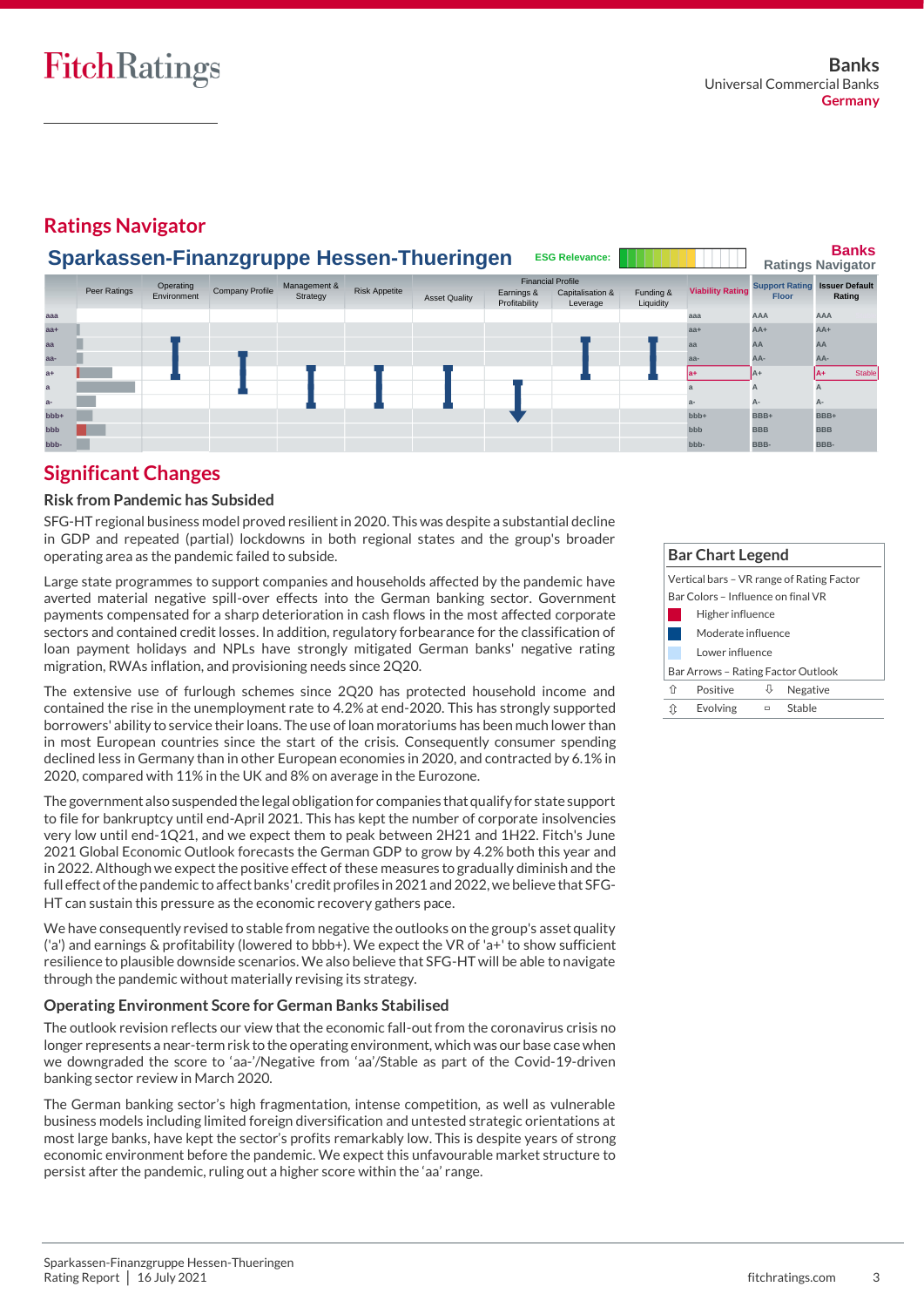# **Sovereign / Institutional Support Assessment**

SFG-HT's Support Rating and Support Rating Floor reflect our view that, due to the EU's resolution framework, senior creditors cannot rely on full extraordinary state support.

| <b>Support Factors</b>                             | Positive | Neutral | Negative |
|----------------------------------------------------|----------|---------|----------|
| Sovereign ability to support system                |          |         |          |
| Size of banking system relative to economy         |          |         |          |
| Size of potential problem                          |          |         |          |
| Structure of banking system                        |          |         |          |
| Liability structure of banking system              |          |         |          |
| Sovereign financial flexibility (for rating level) |          |         |          |
| Sovereign propensity to support system             |          |         |          |
| Resolution legislation with senior debt bail-in    |          |         |          |
| Track record of banking sector support             |          |         |          |
| Government statements of support                   |          |         |          |
| Sovereign propensity to support bank               |          |         |          |
| Systemic importance                                |          |         |          |
| Liability structure of bank                        |          |         |          |
| Ownership                                          |          |         |          |
| Specifics of bank failure                          |          |         |          |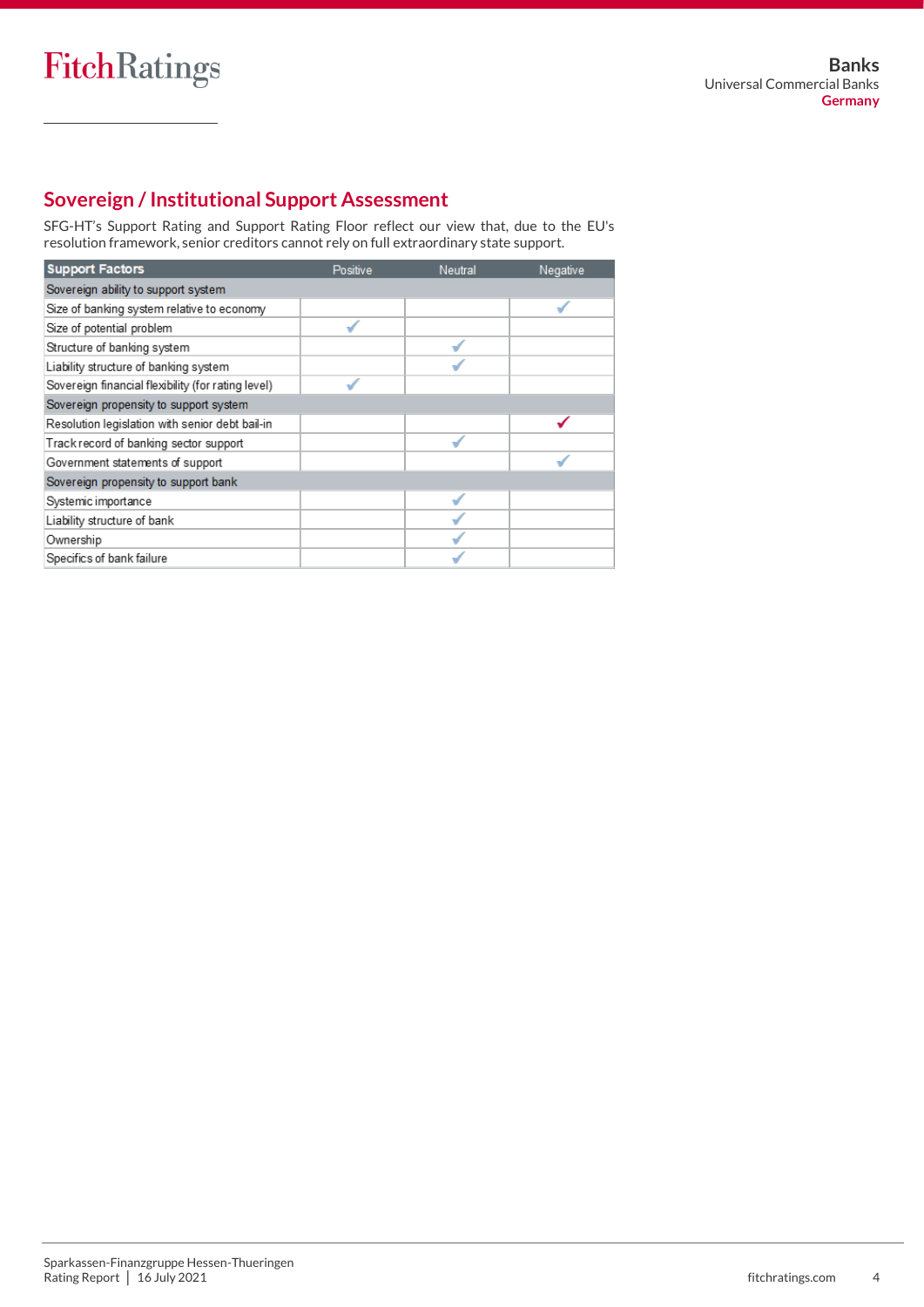### **Summary Financials and Key Ratios**

|                                                | 31 Dec 19 | 31 Dec 18 | 31 Dec 17 | 31 Dec 16 |
|------------------------------------------------|-----------|-----------|-----------|-----------|
|                                                | (EURm)    | (EURm)    | (EURm)    | (EURm)    |
| Summary income statement                       |           |           |           |           |
| Net interest and dividend income               | 2,935     | 2,954     | 3,001     | 3,172     |
| Net fees and commissions                       | 1,114     | 1,029     | 1,025     | 968       |
| Other operating income                         | 782       | 229       | 926       | 1,099     |
| Total operating income                         | 4,831     | 4,212     | 4,952     | 5,239     |
| Operating costs                                | 3,302     | 3,258     | 3,601     | 3,544     |
| Pre-impairment operating profit                | 1,529     | 954       | 1,351     | 1,695     |
| Loan and other impairment charges              | 188       | -4        | $-100$    | 97        |
| Operating profit                               | 1,341     | 958       | 1,451     | 1,598     |
| Other non-operating items (net)                | 130       | $\Omega$  | $-10$     | $-2$      |
| Tax                                            | 323       | 306       | 439       | 446       |
| Net income                                     | 1,148     | 652       | 1,002     | 1,150     |
| Summary balance sheet                          |           |           |           |           |
| Gross Ioans                                    | 183,616   | 162,203   | 155,474   | 156,472   |
| - Of which impaired                            | 1,653     | 1,900     | 2,200     | 2,800     |
| Loan loss allowances                           | 824       | 803       | 922       | 1,365     |
| Net loans                                      | 182,792   | 161,400   | 154,552   | 155,107   |
| Interbank                                      | 15,558    | 9,929     | 9,603     | 13,876    |
| Derivatives                                    | 19,417    | 11,738    | 12,341    | 16,440    |
| Other securities and earning assets            | 66,637    | 60,670    | 58,737    | 62,415    |
| Total earning assets                           | 284,404   | 243,737   | 235,233   | 247,838   |
| Cash and due from banks                        | 20,051    | 11,683    | 13,293    | 5,412     |
| Other assets                                   | 4,520     | 3,356     | 3,323     | 3,378     |
| <b>Total assets</b>                            | 308,975   | 258,776   | 251,849   | 256,628   |
| Customer deposits                              | 152,816   | 134,405   | 128,825   | 123,954   |
| Interbank and other short-term funding         | 51,052    | 36,609    | 32,470    | 32,185    |
| Other long-term funding                        | 49,914    | 46,066    | 48,883    | 51,549    |
| Trading liabilities and derivatives            | 26,959    | 14,956    | 14,488    | 22,407    |
| <b>Total funding</b>                           | 280,741   | 232,036   | 224,666   | 230,095   |
| Other liabilities                              | 4,657     | 4,210     | 4,292     | 4,418     |
| Preference shares and hybrid capital           | 591       | 543       | 916       | 977       |
| Total equity                                   | 22,986    | 21,987    | 21,975    | 21,138    |
| <b>Total liabilities and equity</b>            | 308,975   | 258,776   | 251,849   | 256,628   |
| Ratios (annualised as appropriate)             |           |           |           |           |
| Profitability                                  |           |           |           |           |
| Operating profit/risk-weighted assets          | 1.1       | 0.9       | 1.4       | 1.5       |
| Net interest income/average earning assets     | 1.1       | 1.2       | 1.2       | 1.3       |
| Non-interest expense/gross revenue             | 68.9      | 77.9      | 74.4      | 68.3      |
| Net income/average equity                      | 5.1       | 3.0       | 4.7       | 5.6       |
| Source: Fitch Ratings, Fitch Solutions, SFG-HT |           |           |           |           |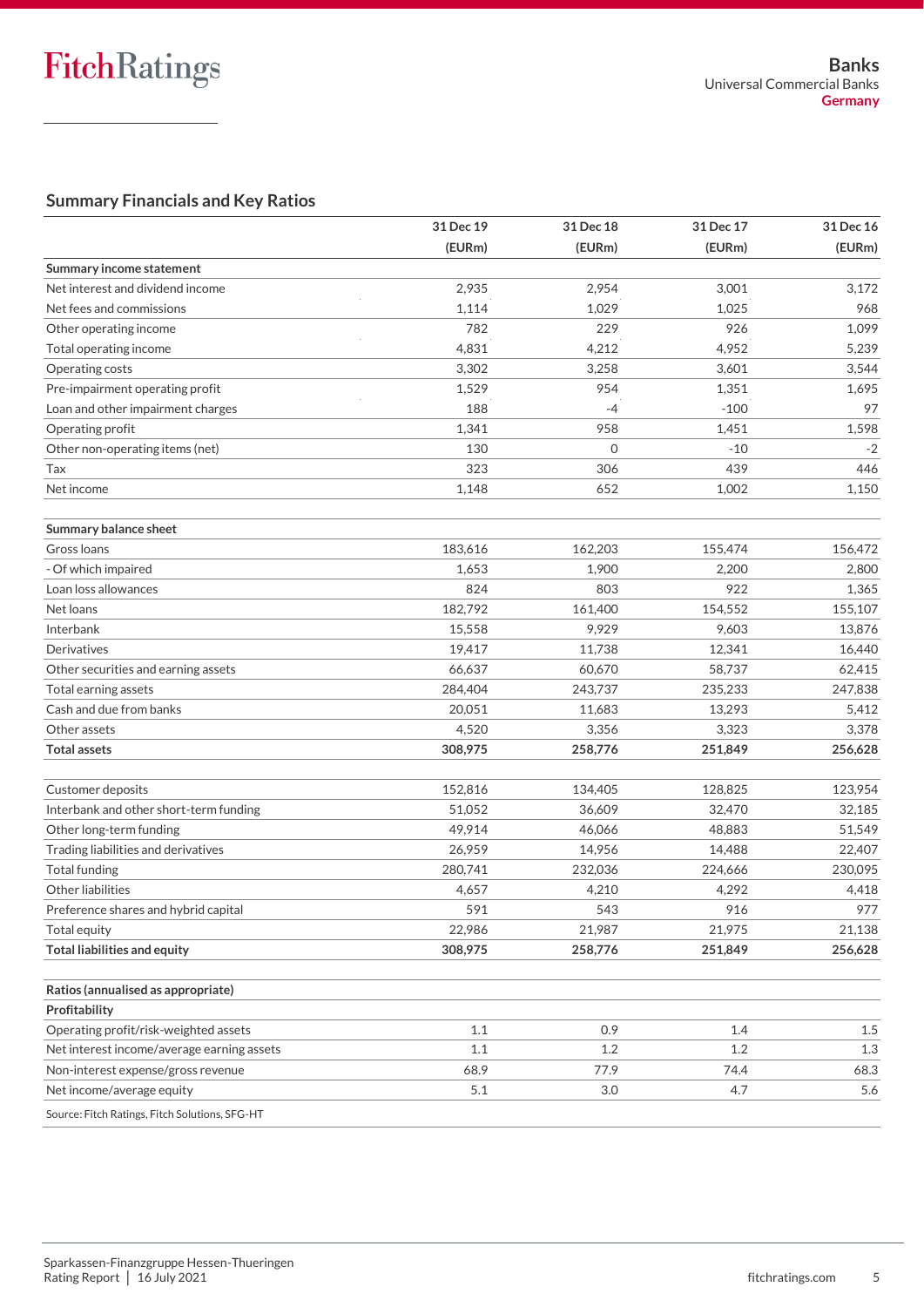## **Summary Financials and Key Ratios (Cont.)**

|                                                | 31 Dec 19 | 31 Dec 18 | 31 Dec 17 | 31 Dec 16 |
|------------------------------------------------|-----------|-----------|-----------|-----------|
|                                                | (EURm)    | (EURm)    | (EURm)    | (EURm)    |
| Asset quality                                  |           |           |           |           |
| Impaired loans ratio                           | 0.9       | 1.2       | 1.4       | 1.8       |
| Growth in gross loans                          | 13.2      | 4.3       | $-0.6$    | 1.5       |
| Loan loss allowances/impaired loans            | 49.9      | 42.3      | 41.9      | 48.8      |
| Loan impairment charges/average gross loans    | 0.1       | 0.0       | $-0.1$    | 0.1       |
| Capitalisation                                 |           |           |           |           |
| Common equity tier 1 ratio                     | 18.6      | 19.3      | 20.6      | 19.6      |
| Total capital ratio                            | 21.6      | 22.6      | 24.1      | 23.6      |
| Tangible common equity/tangible assets         | 7.2       | 8.5       | 8.7       | 8.2       |
| Net impaired loans/equity                      | 3.6       | 5.0       | 5.8       | 6.8       |
| <b>Funding and liquidity</b>                   |           |           |           |           |
| Loans/customer deposits                        | 120.2     | 120.7     | 120.7     | 126.2     |
| Liquidity coverage ratio                       | 204       | 139       | n.a.      | n.a.      |
| Customer deposits/funding                      | 58.3      | 60.4      | 59.8      | 57.3      |
| Source: Fitch Ratings, Fitch Solutions, SFG-HT |           |           |           |           |

# **Brief Company Summary**

### **Regional German Banking Group with Retail and Commercial Franchise**

SFG-HT is not a legal entity but a group of regional German savings banks with a large branch network interlinked with Helaba as their central institution. It comprises 33 savings banks in Hesse (EUR117 billion total assets at end-2020), 16 in Thuringia (EUR29 billion) and Helaba, which consolidates a building society and an insurer. We rated a further 318 savings banks outside Hesse/Thuringia separately as part of SFG at end-June 2021.

The savings banks are owned and controlled by their respective municipalities and operate within a local area delimited by law. This ensures performance-enhancing knowledge of their local environment and high client loyalty within their local communities, where the banks are socially engaged. Helaba, by a wide margin SFG-HT's largest member, is the central institution and prime cooperation partner for the savings banks in Hesse and Thuringia, as well as those in North Rhine-Westphalia and Brandenburg, although the latter are not members of SFG-HT.

### **Tighter Cohesion Positively Differentiates SFG-HT from SFG**

SFG-HT's members are part of SFG's nationwide network of interlinked regional mutual support schemes, which is designed as an institutional protection scheme and recognised as such by the regulators. In addition, SFG-HT has its own regional reserve fund to emphasise its members' solidarity. The fund's volume was EUR514 million at end-2020 (EUR509 million at end-2019) with a target to reach 0.5% of the affiliated institutions' total risk exposure amount.

### **Loan Growth Despite Pandemic**

In 2020 SFG-HT experienced strong overnight deposits inflows, due to its clients' high savings rate during the pandemic. Traditional loan growth moderated, but the group played an important role in passing on to corporates EUR850 million of state-guaranteed pandemic loans and grants from KfW, Germany's government-owned development bank, and WI Bank, Hesse's regional development bank. The group (mainly Helaba) has made use of the ECB's TLTRO III facility, which inflated SFG-HT's balance sheet by 7.5% in 2020 (total assets of EUR 332 billion at end-2020).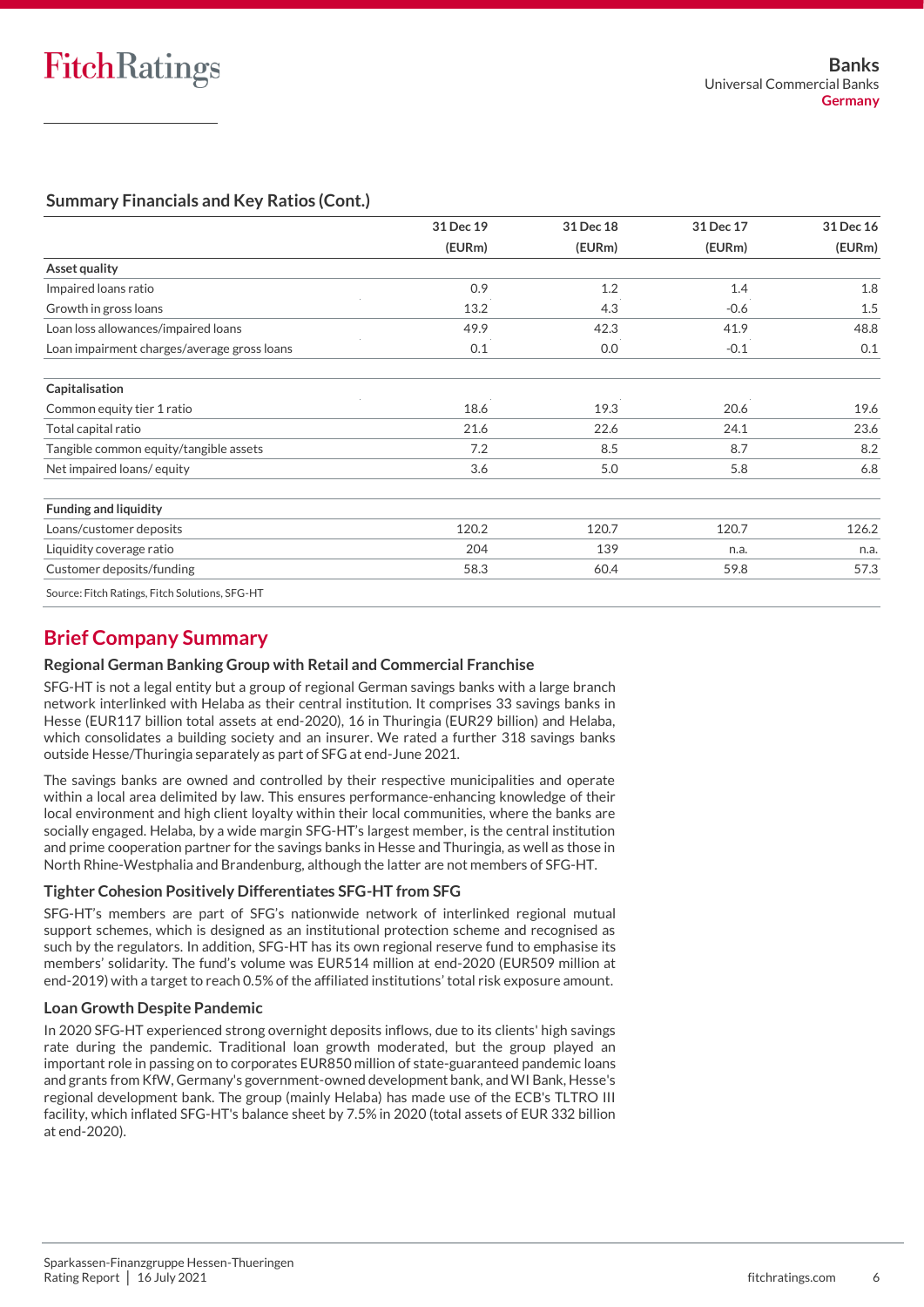# **Key Financial Metrics – Latest Developments**

### **Asset Quality Risks Set to Subside in the Medium Term**

In 2020, SFG-HT's asset quality was more resilient than our initial expectations. Its NPL ratio stabilised at a very low level compared with the European peer average. Despite concentration risk, larger single exposures and a large (largely collateralised) commercial real estate portfolio, Helaba contributed positively to SFG-HT's loan quality. Helaba's Stage 3/gross loans ratio rose only from 0.4% to 0.6% in 2020 and remained below SFG-HT's level owing to the bank's conservative risk appetite and focus on public sector and real estate lending, which both still perform well. However, we perceive the group's large property portfolio as a key source of risk.

SFG-HT's LICs, including a management adjustment of EUR123 million at Helaba, suggest that more risks could crystallise this year, when support measures are phased out. We expect a further moderate increase in SFG-HT's NPLs, primarily in the corporate/SME segment as weaker borrowers' ability to recover after the pandemic will be constrained. However, we have stabilised our outlook on SFG-HT's asset quality as we expect the group's NPL ratio to be contained within the 1%-2% range, well below the European average.

### **Fair Value Swings and LICs Weigh on 2020 Pre-Tax Profit**

Stable operating revenues from strong regional market positions support SFG-HT's core profitability. However, Helaba's below average performance will likely drag the group's operating profit/RWAs ratio towards the lower end of the range commensurate with an earnings & profitability score in the 'bbb' category. Helaba incurred market-volatility driven, negative fair value swing and strongly increased LICs, including a substantial management buffer, through the pandemic last year. The savings banks' performance was much more resilient despite increased LICs.

We have lowered SFG-HT's earnings & profitability score to 'bbb+' as we believe 2021 will be another challenging year before further cost discipline and a smaller need for LICs stabilise profitability at a level more commensurate with the 'bbb+' range.

#### **Earnings Retention Stabilise Capitalisation**

Because it is not regulated as a group, SFG-HT is not subject to the Supervisory Review and Evaluation Process (SREP), Minimum Requirements for own funds and Eligible Liabilities or resolution planning at group level, neither does it manage its capital centrally. Each savings bank has its own SREP requirement, which ignore the mutual support benefits. Capitalisation varies by bank, but the group's risk monitoring function tightly oversees their solvency levels.

SFG-HT voluntarily discloses a pro-forma CET1 ratio of 18.6%, stable yoy and well above most German and European peers. Capital predominantly consists of retained earnings owing to the savings banks' strong profit retention discipline. In addition, the group could convert into CET1 capital at its own discretion undisclosed German GAAP reserves built up from profit retention.

Helaba's CET1 ratio moderately improved to 14.7% at end-2020 despite the pandemic (14.2% at end-2019), broadly in line with the EBA's average. This provides a comfortable buffer over regulatory requirements, but moderately dilute SFG-HT's CET1 ratio.

### **Lower Need for Debt Issuance due to Strong Deposit Inflows**

The strong increase in households' savings rate in Germany during the pandemic boosted SFG-HT's customer deposits by 8% in 2020. In line with SFG, SFG-HT's savings bank typically fund their complete loan books with deposits. Helaba's sizeable unsecured debt and covered bond funding franchise inflates SFG-HT's loan-to-deposit ratio, but it also enhances SFG-HT's funding & liquidity profile by adding major diversification (especially compared with the predominantly deposit-funded SFG). Helaba pursues a strategy of matched funding of new business, and its wholesale funding benefits from an established investor base and wholesale market access.

SFG-HT's liquidity benefits from Helaba's large central-bank eligible securities portfolio of EUR34 billion. Helaba could also significantly increase covered bond issuance to generate liquidity if needed.





Source: Fitch Ratings, SFG-HT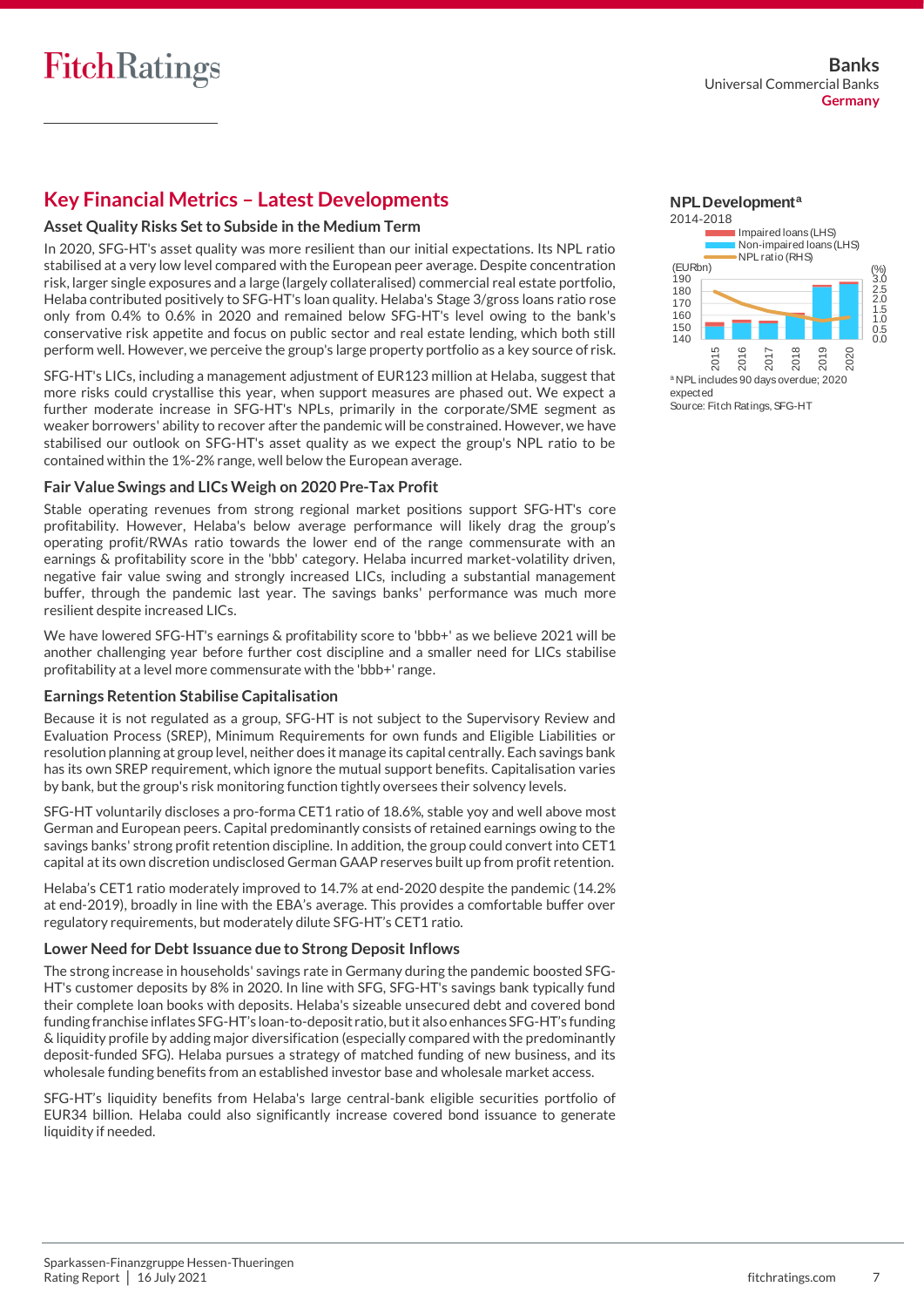E<br>Ir

# **Environmental, Social and Governance Considerations**

The highest level of ESG credit relevance for SFG-HT is a score of '3' in line with most German banks. SFG-HT's governance structure is not a rating driver and is not constrained by SFG's score of '4' for group structure, even though SFG-HT's savings banks are also part of the nationwide savings banks' organisation. This is because SFG-HT statutorily operates as one economic unit, which is a key pillar of its corporate culture. This commitment makes its decisionmaking processes more effective and fosters a materially stronger cohesion than within SFG. The score of '3' means ESG issues are credit-neutral or have only a minimal credit impact on SFG-HT, either due to their nature or to the way in which they are being managed. For more information on Fitch's ESG Relevance Scores, visit [www.fitchratings.com/esg.](http://www.fitchratings.com/esg)

| <b>Credit-Relevant E SG Derivation</b>                        |         |                                                                                                                                                                                                                                                                       |           |   |         |                                                                                                                                                                                                                                             |   |               |    | <b>Overall ESG Scale</b> |
|---------------------------------------------------------------|---------|-----------------------------------------------------------------------------------------------------------------------------------------------------------------------------------------------------------------------------------------------------------------------|-----------|---|---------|---------------------------------------------------------------------------------------------------------------------------------------------------------------------------------------------------------------------------------------------|---|---------------|----|--------------------------|
|                                                               |         | Sparkassen-Finanzgruppe Hessen-Thueringen has 5 ESG potential rating drivers<br>Sparkassen-Finanzgruppe Hessen-Thueringen has exposure to compliance risks including fair lending practices, mis-selling, repossession/foredosure practices, consumer data protection |           |   |         | keydriver                                                                                                                                                                                                                                   | 0 | issues        | 5. |                          |
|                                                               |         | (data security) but this has very low impact on the rating.<br>Governance is minimally relevant to the rating and is not currently a driver.                                                                                                                          |           |   |         | driver                                                                                                                                                                                                                                      | 0 | issues        |    |                          |
|                                                               |         |                                                                                                                                                                                                                                                                       |           |   |         | potential driver                                                                                                                                                                                                                            | 5 | <i>issues</i> | 3  |                          |
|                                                               |         |                                                                                                                                                                                                                                                                       |           |   |         | not a rating driver                                                                                                                                                                                                                         |   | <b>issues</b> |    |                          |
|                                                               |         |                                                                                                                                                                                                                                                                       |           |   |         |                                                                                                                                                                                                                                             | 5 | issues        |    |                          |
| Environmental (E)                                             |         |                                                                                                                                                                                                                                                                       |           |   |         |                                                                                                                                                                                                                                             |   |               |    |                          |
| General Issues                                                | E Score | Sector-Specific Issues                                                                                                                                                                                                                                                | Reference |   | E Scale |                                                                                                                                                                                                                                             |   |               |    |                          |
| GHG Emissions & Air Quality                                   | 1.      | n.a.                                                                                                                                                                                                                                                                  | n.a.      | Б |         | How to Read This Page<br>ESG scores range from 1 to 5 based on a 15-level color gradation. Red (5) is<br>most relevant and green (1) is least relevant.                                                                                     |   |               |    |                          |
| Energy Management                                             |         | n.a.                                                                                                                                                                                                                                                                  | n.a.      |   |         | The Environmental (E), Social (S) and Governance (G) tables break out the<br>individual components of the scale. The right-hand box shows the aggregate E,                                                                                  |   |               |    |                          |
| Water & Wastewater Management                                 |         | n.a.                                                                                                                                                                                                                                                                  | In.a.     |   |         | S. or G score. General Issues are relevant across all markets with Sector-<br>Specific Issues unique to a particular industry group. Scores are assigned to<br>each sector-specific issue. These scores signify the credit-relevance of the |   |               |    |                          |
| Waste & Hazardous Materials<br>Management; Ecological Impacts |         | in.a.                                                                                                                                                                                                                                                                 | In.a.     | 2 |         | sector-specific issues to the issuing entity's overall credit rating. The Reference<br>box highlights the factor(s) within which the corresponding ESG issues are                                                                           |   |               |    |                          |

.<br>Chaidh - Masac

**C. Seal** 

 $\overline{5}$ 

 $\overline{4}$  $\overline{3}$ 

 $\overline{2}$  $\overline{1}$ 

a e

 $\overline{4}$  $\overline{3}$  $\overline{2}$ À.

| <b>Exposure to Environmental</b><br>Impacts                      | 2              | corresponding risk appetite & management; catastrophe risk; credit<br>concentrations                                                                             | Strategy, Risk Appetite: Asset<br>Quality                                          |
|------------------------------------------------------------------|----------------|------------------------------------------------------------------------------------------------------------------------------------------------------------------|------------------------------------------------------------------------------------|
| Social (S)                                                       |                |                                                                                                                                                                  |                                                                                    |
| General Issues                                                   | S Score        | Sector-Specific Issues                                                                                                                                           | Reference                                                                          |
| Human Rights, Community<br>Relations, Access & Affordability     | $\overline{2}$ | Services for underbanked and underserved communities: SME and<br>community development programs; financial literacy programs                                     | Company Profile: Management &<br>Strategy, Risk Appetite                           |
| Customer Welfare - Fair<br>Messaging, Privacy & Data<br>Security | 3              | Compliance risks including fair lending practices, mis-selling,<br>repossession/foredosure practices, consumer data protection (data<br>security)                | Operating Environment, Company<br>Profile: Management & Strategy, Risk<br>Appetite |
| <b>Labor Relations &amp; Practices</b>                           | $\overline{2}$ | Impact of labor negotiations, including board/employee compensation<br>and composition                                                                           | Company Profile: Management &<br>Strategy                                          |
| <b>Employee Wellbeing</b>                                        |                | n.a.                                                                                                                                                             | n.a.                                                                               |
| <b>Exposure to Social Impacts</b>                                | 2              | Shift in social or consumer preferences as a result of an institution's<br>social positions, or social and/or political disapproval of core banking<br>practices | Company Profile: Financial Profile                                                 |

| General Issues         | G Score                 | Sector-Specific Issues                                                                                                                                                                                    | Reference                                                                                   |
|------------------------|-------------------------|-----------------------------------------------------------------------------------------------------------------------------------------------------------------------------------------------------------|---------------------------------------------------------------------------------------------|
| Management Strategy    | з                       | Operational implementation of strategy                                                                                                                                                                    | Management & Strategy                                                                       |
| Governance Structure   | 3                       | Board independence and effectiveness; ownership concentration;<br>protection of creditor/stakeholder rights: legal /compliance risks:<br>business continuity, key person risk; related party transactions | Management & Strategy: Earnings &<br><b>Profitability, Capitalisation &amp;</b><br>Leverage |
| <b>Group Structure</b> | $\overline{\mathbf{3}}$ | Organizational structure; appropriateness relative to business model;<br>opacity; intra-group dynamics; ownership                                                                                         | Company Profile                                                                             |
| Financial Transparency | 3                       | Quality and frequency of financial reporting and auditing processes                                                                                                                                       | Management & Strategy                                                                       |
|                        |                         |                                                                                                                                                                                                           |                                                                                             |

box highlights the factor(s) within which the corresponding ESG issues are captured in Fitch's credit analysis.

The Credit-Relevant ESG Derivation table shows the overall ESG score. This The Creative event ESO Lettratear of combined E, S and G issues to the<br>score signifies the credit relevance of combined E, S and G issues to the<br>entity's origin, the three columns to the left of the overall ESO soore<br>summa

provides a prietexplanation for the score.<br>Classification of ESG issues has been developed from Fitibi's sector ratings<br>oriteria. The General Issues and Sector-Specific Issues draw on the<br>dissilication standards published

Sector references in the scale definitions below refer to Sector as displayed in<br>the Sector Details boxon page 1 of the navigator.

|   | <b>CREDIT-RELEVANT ESG SCALE</b>                                                                                                                                                                     |  |
|---|------------------------------------------------------------------------------------------------------------------------------------------------------------------------------------------------------|--|
|   | How relevant are E, S and G issues to the overall credit rating?                                                                                                                                     |  |
| 5 | Highly relevant, a key rating driver that has a significant impact on<br>the rating on an individual basis. Equivalent to "higher" relative<br>importance within Navigator.                          |  |
| 4 | Relevant to rating, not a key rating driver but has an impact on the<br>rating in combination with other factors. Equivalent to "moderate"<br>relative importance within Navigator.                  |  |
| 3 | Minimally relevant to rating, either very low impact or actively.<br>managed in a way that results in no impact on the entity rating.<br>Equivalent to "lower" relative importance within Navigator. |  |
|   | Irrelevant to the entity rating but relevant to the sector.                                                                                                                                          |  |
|   | Irrelevant to the entity rating and irrelevant to the sector.                                                                                                                                        |  |